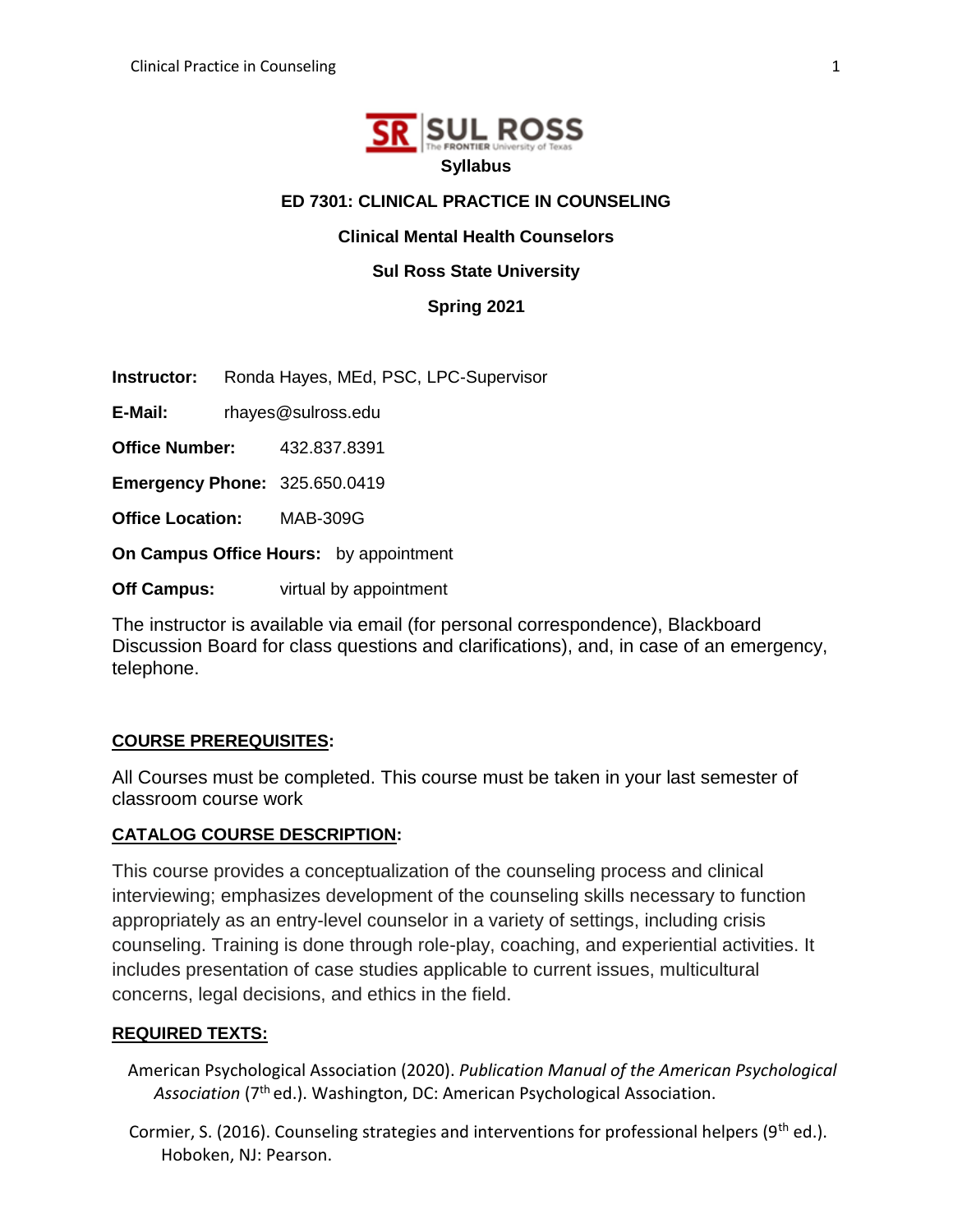Young, M. E. (2021). Learning the art of helping: Building blocks and techniques (7<sup>th</sup> ed.). Hoboken, NJ: Pearson.

| <b>Standards for Clinical Mental Health Counseling (CMHC) track</b><br>SECTION 5: ENTRY-LEVELSPECIALTYAREAS-<br>CLINICALMENTALHEALTHCOUNSELING                                                               | Activity                                                                                                      | SLO's          |
|--------------------------------------------------------------------------------------------------------------------------------------------------------------------------------------------------------------|---------------------------------------------------------------------------------------------------------------|----------------|
| History and development of clinical mental health counseling<br>(V.1.a)                                                                                                                                      | Assigned textbook<br>reading; Chapter 2<br>Test, Chapter 3<br>Test, Chapter 11<br>test                        | $\mathbf{1}$   |
| Theories and models related to clinical mental health<br>counseling (V.1.b)                                                                                                                                  | Assigned textbook<br>reading; Chapter<br>2, 3, 11, 12, 13,<br>14, 15 Test                                     | $\mathbf{1}$   |
| Principles, models, and documentation formats of<br>biopsychosocial case conceptualization and treatment<br>planning (V.1.c)                                                                                 | Assigned textbook<br>reading; Chapter<br>1, 2, 9, 10, 11 tests<br>and case<br>conceptualization<br>assignment | 1,2            |
| Neurobiological and medical foundation and etiology of<br>addiction and co-occurring disorders (V.1.d)                                                                                                       | Assigned textbook<br>reading: Chapter<br>13 test                                                              | $\overline{2}$ |
| Psychological tests and assessments specific to clinical<br>mental health counseling (V.1.e)                                                                                                                 | Case<br>Conceptualization<br>assignment                                                                       | $\overline{2}$ |
| Roles and settings of clinical mental health counselors<br>(V.11.a)                                                                                                                                          | Assigned<br>textbook<br>reading: chapter<br>$1-13$ tests                                                      | 1,2,3          |
| Etiology, nomenclature, treatment, referral, and prevention of<br>mental and emotional disorders (V.11.b)                                                                                                    | Assigned textbook<br>readings; chapter<br>13 test; Case<br>Conceptualization<br>assignment                    | 2,3            |
| Mental health service delivery modalities within the<br>continuum of care, such as inpatient, outpatient, partial<br>treatment and aftercare, and the mental health counseling<br>services networks (V.11.c) | Assigned textbook<br>readings; chapter<br>13 test; Case<br>Conceptualization<br>assignment                    | 2,3            |
| Diagnostic process, including differential diagnosis and the<br>use of current diagnostic classification systems, including the<br>Diagnostic and Statistical Manual of Mental Disorders (DSM)               | Assigned textbook<br>readings; chapter<br>13 test; Case                                                       | 2,3            |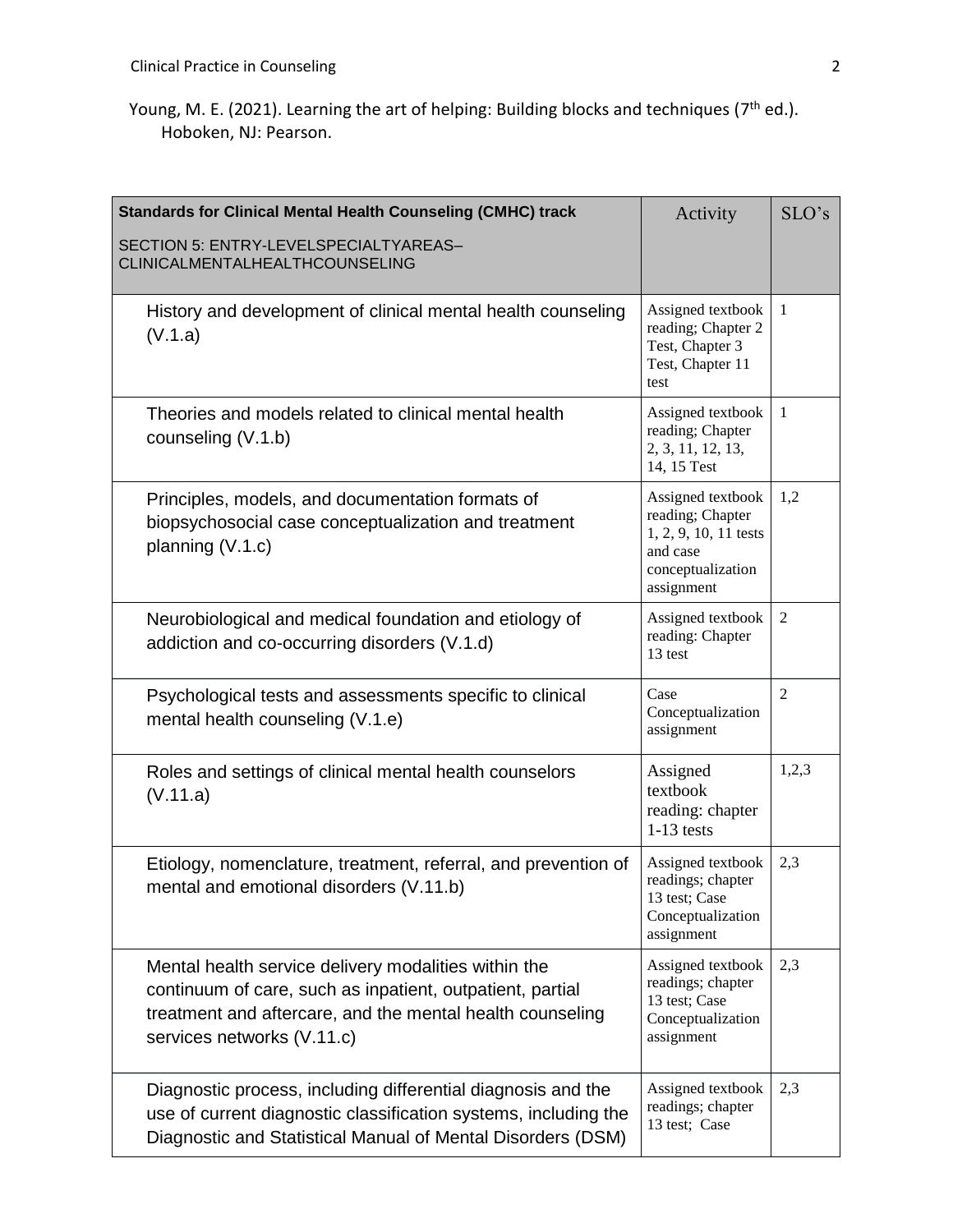| and the International Classification of Diseases (ICD)<br>(V.11.d)                                                                                                            | Conceptualization<br>assignment                                                                                                     |                |
|-------------------------------------------------------------------------------------------------------------------------------------------------------------------------------|-------------------------------------------------------------------------------------------------------------------------------------|----------------|
| Potential for substance use disorders to mimic and/or co-<br>occur with a variety of neurological, medical, and<br>psychological disorders (V.11.e)                           | Assigned textbook<br>readings; chapter<br>13 test; Case<br>Conceptualization<br>assignment                                          | 2,3            |
| Impact of crisis and trauma on individuals with mental health<br>diagnoses (V.11.f)                                                                                           | Assigned<br>textbook<br>reading; Chapter<br>2, 12, 13 Tests;<br>Videos &<br>Class discussion;<br>Case<br>presentation<br>assignment | 2,3            |
| Impact of biological and neurological mechanisms on mental<br>health $(V.11.g)$                                                                                               | Class discussion;<br>Assigned textbook<br>readings; chapter<br>13 test; Case<br>Conceptualization<br>assignment                     | 2,3            |
| Classifications, indications, and contraindications of<br>commonly prescribed psychopharmacological medications<br>for appropriate medical referral and consultation (V.11.h) | Class discussion;<br>Assigned textbook<br>readings; chapter<br>13 test; Case<br>Conceptualization<br>assignment                     | $\overline{2}$ |
| Legislation and government policy relevant to clinical mental<br>health counseling (V.11.i)                                                                                   | Assigned<br>Reading:<br>Chapter 1, 15,<br>and 16 tests                                                                              | 3              |
| Cultural factors relevant to clinical mental health counseling<br>(V.11. j)                                                                                                   | Assigned textbook<br>reading; Chapter 2<br>Test                                                                                     | 1,2,3          |
| Professional organizations, preparation standards, and<br>credentials relevant to the practice of clinical mental health<br>counseling (V.11.k)                               | Class discussion;<br>Assigned textbook<br>readings; Chapter<br>1 and 3 test.                                                        | 3              |
| Legal and ethical considerations specific to clinical mental<br>health counseling (V.11.I)                                                                                    | Assigned textbook<br>reading; Chapter 1<br>test; Class<br>discussion; Case<br>presentation<br>assignment                            | 3              |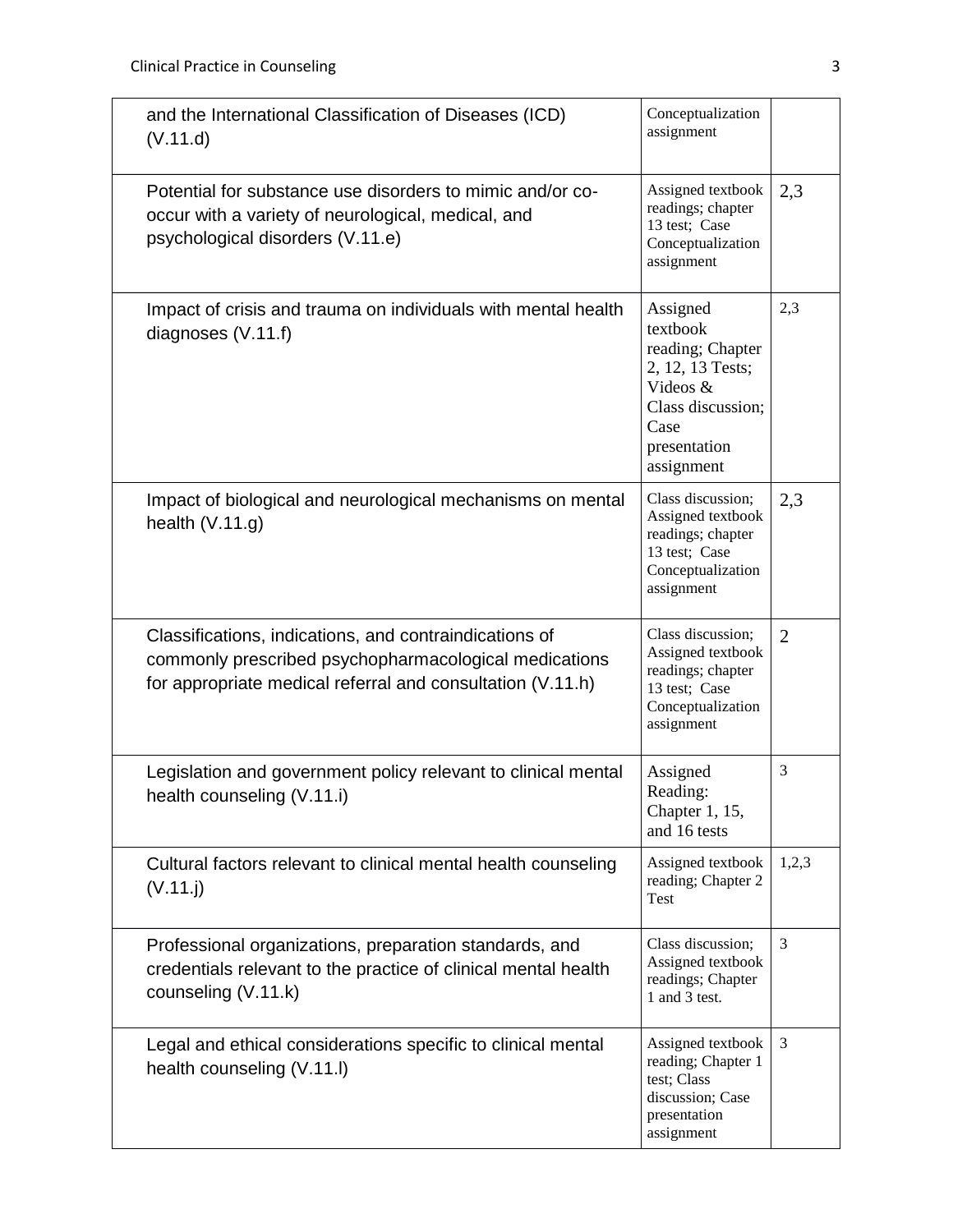| Record keeping, third party reimbursement, and other<br>practice and management issues in clinical mental health<br>counseling (V.11.m)                                                 | Class discussion;<br>Assigned textbook<br>reading chapter 4<br>and exam                                      | 2.3            |
|-----------------------------------------------------------------------------------------------------------------------------------------------------------------------------------------|--------------------------------------------------------------------------------------------------------------|----------------|
| Intake interview, mental status evaluation, biopsychosocial<br>history, mental health history, and psychological assessment<br>for treatment planning and caseload management (V.111.a) | Case<br>Conceptualization<br>assignment                                                                      | $\overline{2}$ |
| Techniques and interventions for prevention and treatment of<br>a broad range of mental health issues (V.111.b)                                                                         | Assigned textbook<br>reading; Chapter<br><b>Tests and Final</b><br>Exam; Case<br>presentation<br>assignment. | 2              |
| Strategies for interfacing with the legal system regarding<br>court-referred clients (V.111.c)                                                                                          | Assigned textbook<br>reading; Chapter<br><b>Tests and Final</b><br>Exam; Case<br>presentation<br>assignment. | 3              |
| Strategies for interfacing with integrated behavioral health<br>care professionals (V.111.d)                                                                                            | Class discussion:<br>Case presentation<br>assignment.                                                        | 2.3            |
| Strategies to advocate for persons with mental health issues<br>(V.111.e)                                                                                                               | Class discussion;<br>Case presentation<br>assignment.                                                        | 2,3            |

# **COURSE OBJECTIVES:**

The student will:

- 1. Review current literature and practice on the nature of the helping relationship.
- 2. Demonstrate a practical understanding of basic responding skills through counseling role play activities.
- 3. Actively participate in class activities, which includes assuming the role of counselor or client, as requested.
- 4. Observe peers and offer critique on the appropriateness of their counseling behaviors.
- 5. Compare and contrast counseling techniques appropriate for various client populations, including multicultural populations.
- 6. Demonstrate an ability to apply current legal and ethical thinking to the practice of counseling.
- 7. Examine how stress can lead to therapist impairment, and develop a personal strategy for maintaining health and wellness.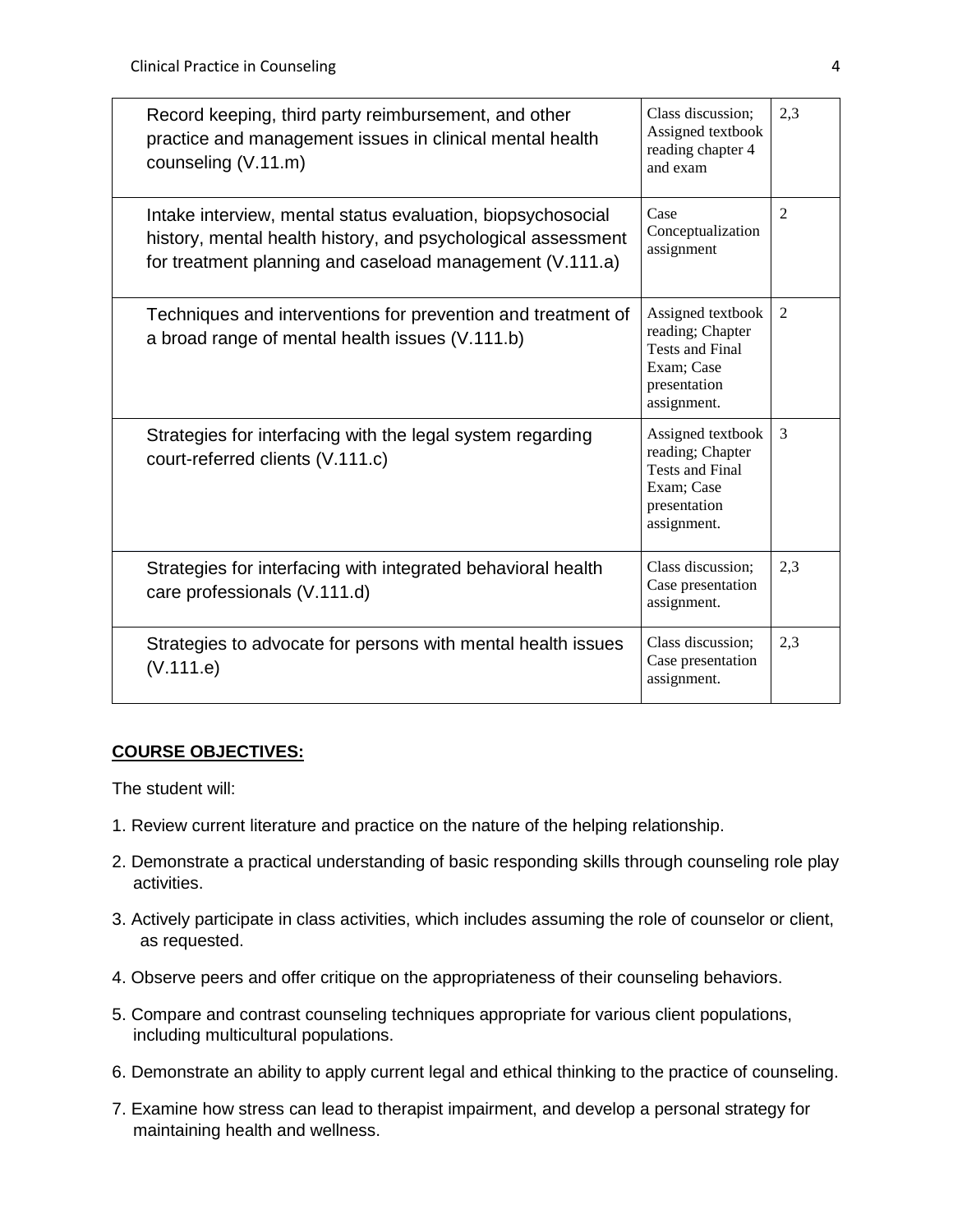#### **STUDENT LEARNING OUTCOMES:**

The student will be able to:

- 1. Demonstrate their ability to apply within guidance and counseling, their knowledge of human development, diversity, and factors that affect client's ability to achieve their potential
- 2. Demonstrate their ability to plan, implement, and evaluate a developmental counseling program, this program will incorporate assessment, as well as individual and group counseling services utilizing appropriate theoretical frameworks, techniques, and interventions to address personal, interpersonal/social, and educational needs.
- 3. Demonstrate the ability to communicate and collaborate effectively with others in diverse settings, including the community in order to facilitate client success, and will demonstrate the ability to apply ethical, legal, and professional standards.

## **COUNSELOR EDUCATION MARKETABLE SKILLS:**

- 1. Graduates will demonstrate oral and written communication skills to apply in careers related to mental and behavioral health including school counseling.
- 2. Graduates will demonstrate knowledge of ethics, social justice issues, and multicultural concerns to apply in careers related to mental and behavioral health including school counseling.
- 3. Graduates will demonstrate knowledge of human growth development throughout the lifespan to apply in careers related to mental and behavioral health including school counseling.

## **DISTANT LEARNING STATEMENT**

Students enrolled in distance education courses have equal access to the university's academic support services, such as Smarthinking, library resources, such as online databases, and instructional technology support. For more information about accessing these resources, visit the SRSU website. Students should correspond using Sul Ross email accounts and submit online assignments through Blackboard, which requires secure login information to verify students' identities and to protect students' information. The procedures for filing a student complaint are included in the student handbook. Students enrolled in distance education courses at Sul Ross are expected to adhere to all policies pertaining to academic honesty and appropriate student conduct, as described in the student handbook. Students in web-based courses must maintain appropriate equipment and software, according to the needs and requirements of the course, as outlined on the SRSU website.

#### **ACADEMIC INTEGRITY:**

Students in this class are required to demonstrate scholarly behavior and academic honesty in the use of intellectual property. A scholar is expected to be timely, prepared, and focused. Meaningful, respectful, and pertinent online participation is also expected.

Examples of academic dishonesty include but are not limited to: submitting work as original that was used in whole or part for another course and/or professor; turning in another person's work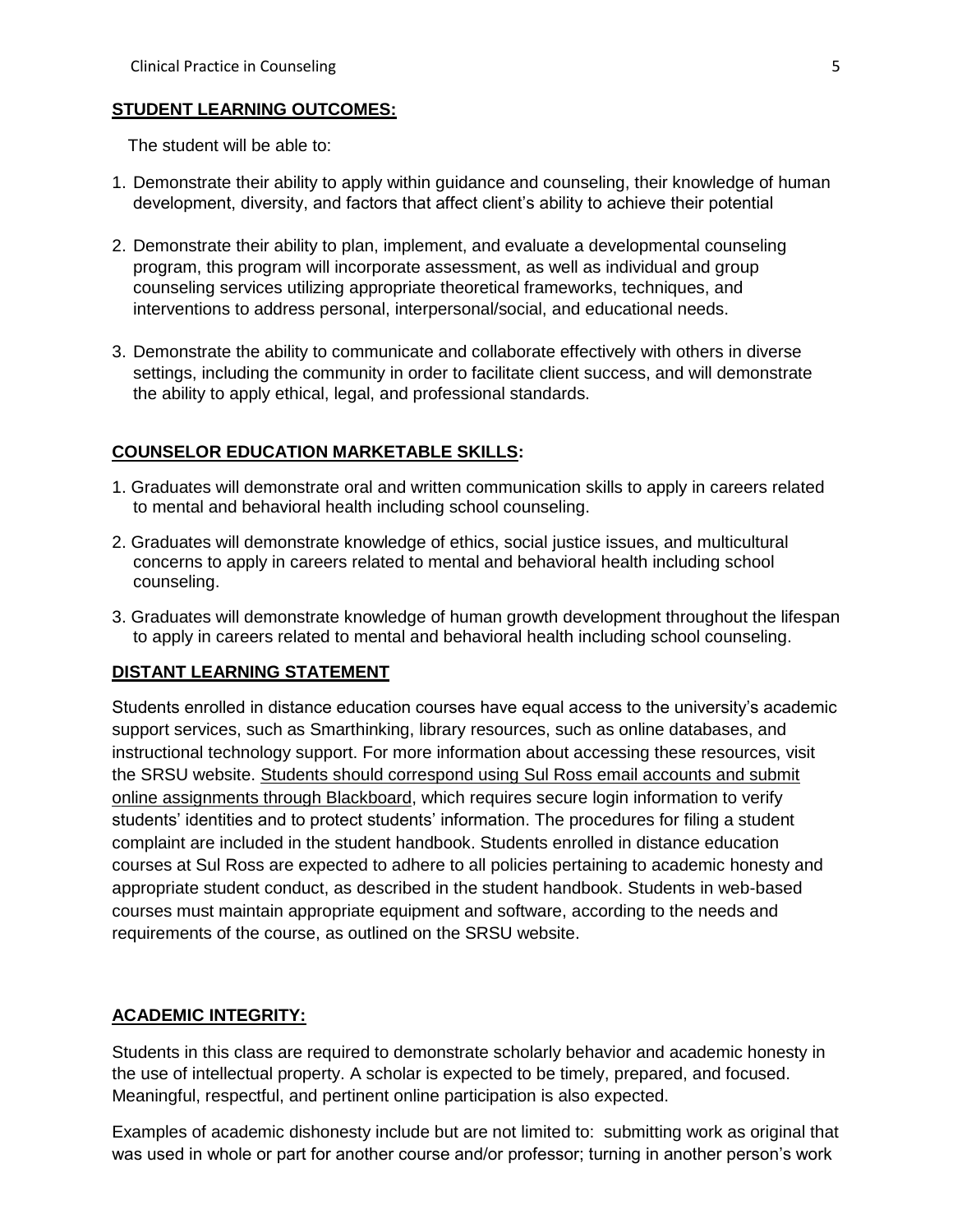as one's own; copying from professional works or internet sites without citation.

#### **SAFE ASSIGN:**

The Safe Assignment Tool is an advanced plagiarism prevention system deeply integrated with the Blackboard Learning Management System. SafeAssignment compares student papers submitted to Blackboard against an enormous wide range of sources and provides instructors with detailed Originality Reports. Because of SafeAssignment's flexibility, this product is an effective plagiarism prevention system that helps instructors to raise student awareness about plagiarism and to educate students about the ways to avoid plagiarism. You can check your similarity report and make corrections if needed. With your similarity report, you will note highlighted areas that have similarity noted between your paper and another source. You will click on the tab within the colored square to see the percentage of the similarity. Percentages above 20% must be corrected. It does not matter if the source that is being noted for similarity is not the same source that you used. The system is telling you what you have written is too similar to another source and you need to make corrections. You may need to change up some of the wording or order of information to make it your information. More than three or four words in a row that are identical to the originating author can be detected. You can submit your paper as many times as you would like. This system is designed to assist students with increasing awareness of plagiarism. Typically, plagiarism is an accidental occurrence and occurs when students do not realize their writing is overly similar to another source.

#### **ADA (Americans with Disabilities Act)**

#### **SRSU DISABILITY SERVICES:**

Sul Ross State University (SRSU) is committed to equal access in compliance with Americans with Disabilities Act of 1973. It is SRSU policy to provide reasonable accommodations to students with documented disabilities. It is the Student's responsibility to initiate a request. Please contact me, Ms. Rebecca Greathouse Wren, M.Ed., LPC-S, Director/Counselor, Accessibility Services Coordinator, Ferguson Hall (Suite 112) at 432.837.8203; mailing address is P.O. Box C-122, Sul Ross State University, Alpine, Texas 79832. Students should then contact the instructor as soon as possible to initiate the recommended accommodations.

## **ATTENDANCE POLICY:**

You are responsible for reviewing the university policies on Absences and Class Attendance in the SRSU Student Handbook. Because this is such an abbreviated weekend format course, attendance at and prompt arrival for ALL class sessions is required to pass this course. If unable to attend a class session, please contact the instructor and know that you will be dropped from the course. Missing a single day of the two-day-weekend format classes will cause you to be dropped from the course. SRSU

#### **PARTICIPATION POLICY:**

Since ED 7301 is an online course, participation will be evaluated in Blackboard online discussions. It is the student's responsibility to check the Discussion Board and Sul Ross email *DAILY* for the duration of the course. In order for you to remain enrolled in ED 7301, you must reply to the Blackboard Discussion Board "Online Participation Policy" forum by the deadline posted on the Due Dates listing contained in this syllabus. It is policy at Sul Ross State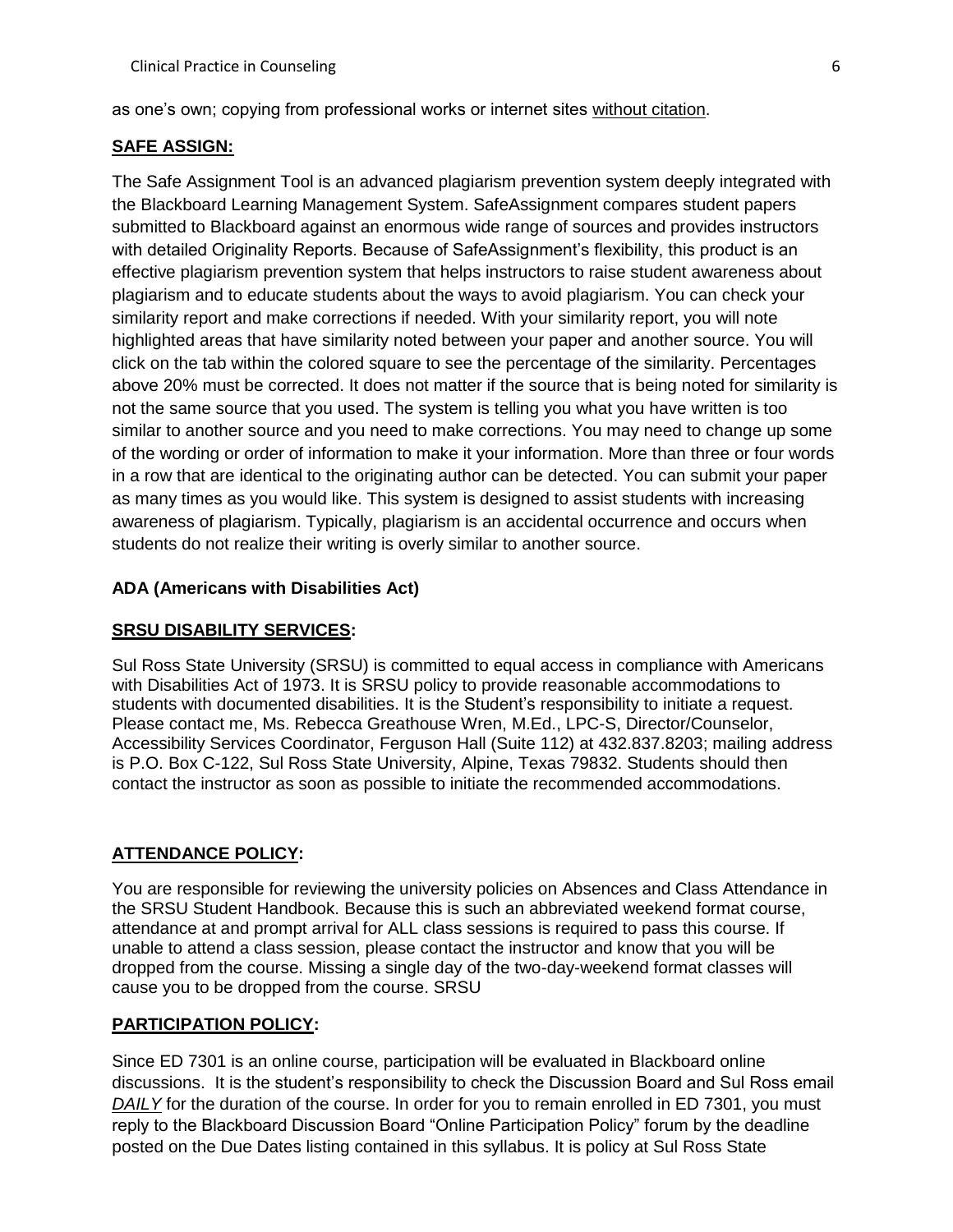University that if a student is enrolled in an online course and fails to stay active for a period of 3 weeks, fails to submit assignments, and/or does not reply to emails from the instructor, he/she will receive a final grade of "F." You may access the "Online Participation Policy" forum by entering Blackboard, then selecting Discussion Board. Please follow the directions regarding your required response.

## **COURSE REQUIREMENTS:**

**Technology Requirements:** Since the Counselor Education Program is a predominately web delivered program, students are required to have their own computers and internet that can handle the required technology, including audio, a camera, Chrome, Blackboard, Zoom, youtube, and other applications. Not having the technology at your disposal at any time is not an excuse for failure to submit an assignment, join in a Zoom or Blackboard session, or take an exam.

## *Students will:*

*• Attend all virtual classes and participate in discussions and activities. Failure to attend a class will result in course failure.*

- *Complete reading assignments and study the material prior to class meetings.*
- *Complete out-of-class assignments and deliver in-class presentation.*
- *Take exams.*
- *Practice professional conduct and ethics.*
- *Practice respectful learning exchanges*

## **General Format for Written Work.**

Papers must be typed using APA format. Which includes, 1 inch margins, 12-point Ariel type, and double line spacing. Begin numbering with the title page, edit for spelling, grammar, clarity, and logic of idea development.

SafeAssign is used to assist with quality of writing.

**NOTE:** Your writing reflects your professionalism. A paper with multiple errors will receive a reduction in grade. Along with your 7th Edition APA manual, http://www.apastyle.org is a good reference web site for APA guidelines. Typically, each paragraph will have at least one cited source. Even if you have re-written the information in your own words, you must cite the source. If you use a quote the page number from where it came from in the source is required.

## **Personal Wellness Plan.**

This assignment is intended to help you become more aware of and comfortable with practicing self-care. Counseling requires focusing on the needs of clients. Counselors must recognize that if they do not care for themselves, they eventually will no longer be able to provide care for their clients. Self-care is both a practical necessity and a professional ethical mandate. Develop your own personal wellness action plan: -Consider your main spheres of activity—academics, family, finances, work, etc. -Identify specific stresses in your life. -Create an integrated plan that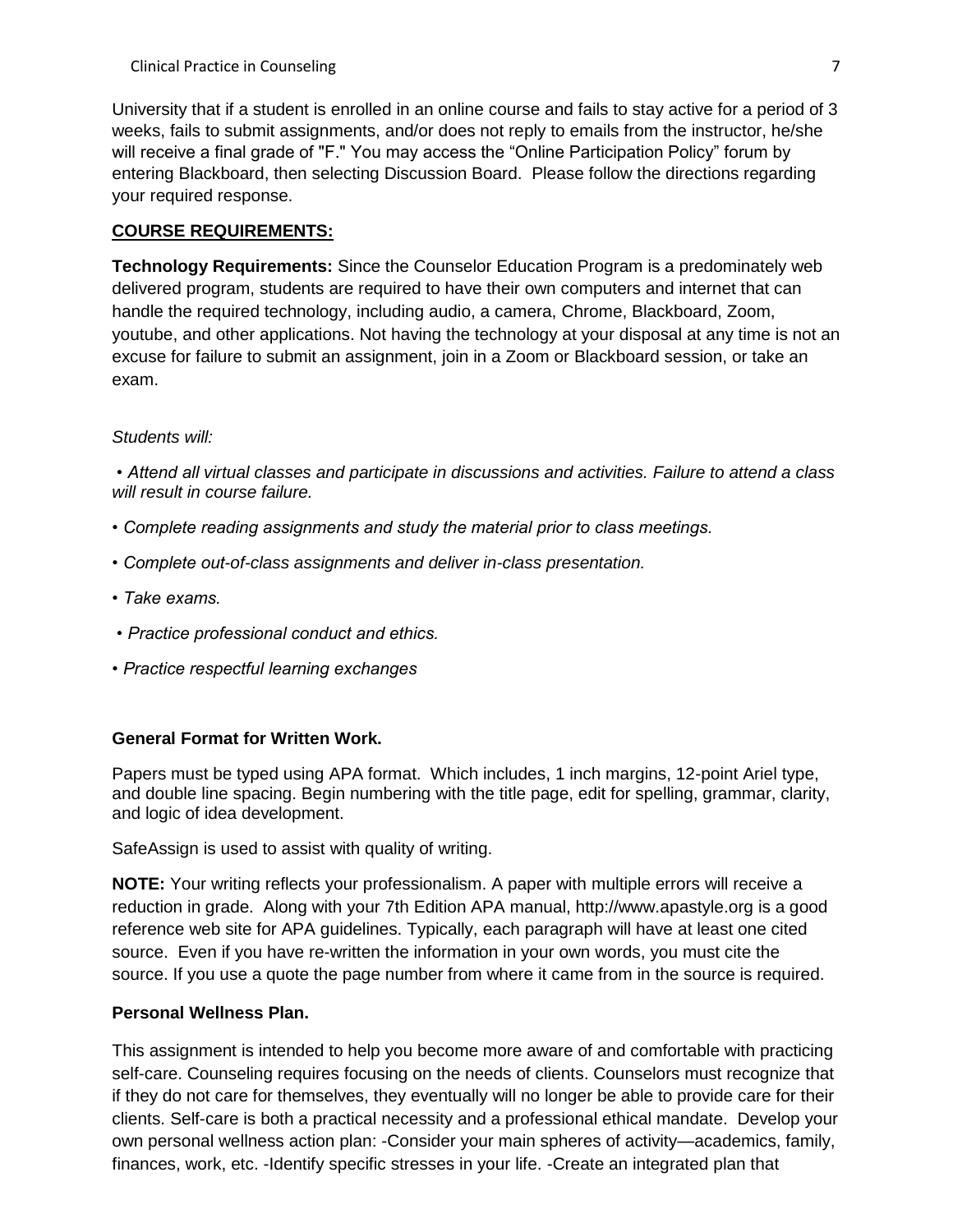addresses your specific stresses. -Explain how each of your chosen coping strategies will help. (Specific instructions are provided in Blackboard)

### **Case Presentation.**

This assignment requires you to demonstrate your ability to organize your clinical thinking about a case and provides an opportunity for you to show your counseling-related skills. The instructor will assign a fictitious individual, in a school, counseling center, or other professional counseling setting. You will "flesh out" the details of your case and prepare both an oral and a written case presentation. (Specific instructions are provided in Blackboard)

The oral presentation must include information from: -assessment and/or testing,

-your diagnostic formulation,

-your initial treatment plan, and

-portions of an interview.

The interview may be enacted live, read to the class, or presented in an audio or video recording.

Your oral presentation must be at least 20 minutes. (You will be penalized for not meeting the time requirement or exceeding the time limit by 5 minutes, and may be cut off, so please develop and practice your presentation to fit within the time limit.)

(Specific instructions are provided in Blackboard)

NO phones, lab tops or tablets other than what you are using for ZOOM class are allowed while other students are presenting.

## **EVALUATION/GRADING POLICY:**

Your grade for this course will be determined by evidence of the quality of your learning as demonstrated by your performance on the following:

| Personal Wellness Plan                          |   | <b>20%</b>                     |     |           |
|-------------------------------------------------|---|--------------------------------|-----|-----------|
| <b>Case Conceptualization Paper</b>             |   | <b>20%</b>                     |     |           |
| <b>Oral Case Conceptualization Presentation</b> |   | <b>20%</b>                     |     |           |
| Exams                                           |   |                                | 30% |           |
| <b>Participation (Practice Cases)</b>           |   | 10%                            |     |           |
| Course Grade:                                   | A | в                              | C   | F         |
|                                                 |   | 91% - 100% 81% - 90% 71% - 80% |     | Below 71% |

**NOTE:** Graduate students must maintain a 3.0 GPA to remain in good standing.

#### Late work will not be accepted

If you make a C, you will retake the course.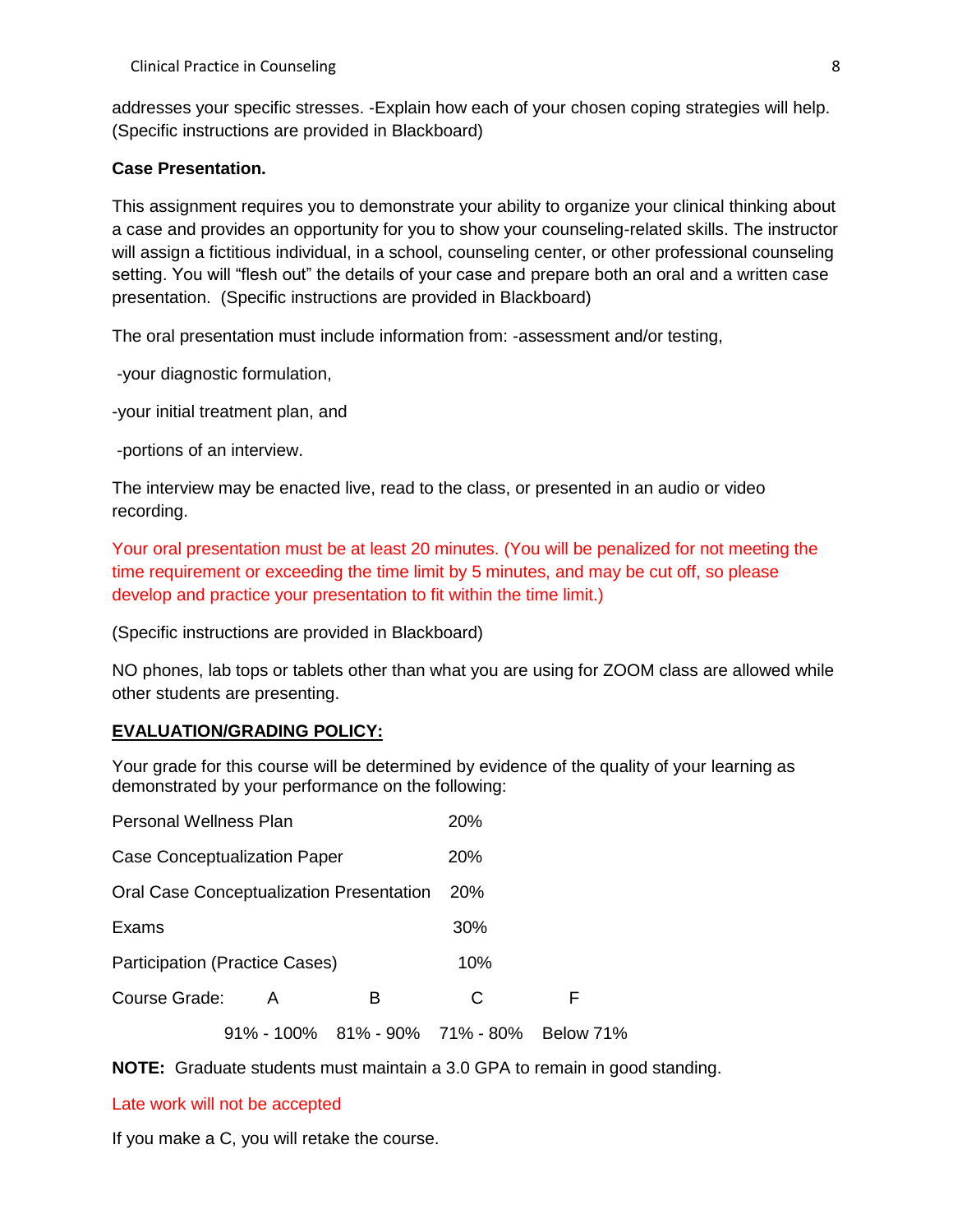*Each student will be expected to stay in regular communication with their professor and will be required to respond to emails sent to your Sul Ross email and/or telephone calls initiated by the professor within two days. If a timely response is not received, 50 points will be deducted from your overall grade. (No Excuses)*

## ASSIGNMENT DESCRIPTIONS NOTE: **Late work is not accepted.**

## **SCHEDULE/DUE DATES:**

Please complete the reading assignments and study the material PRIOR to each class. Come prepared to discuss the material in class. No late work will be accepted.

# **January 11 – Online ED 7316 course officially begins**

## **Introduce yourself and sign the online participation policy in Discussion – Due January 15**

## **MODULE ONE**

Prepare for Class January 17-30

**MODULE TWO - SESSION 1** - Class will meet in Zoom from 9 am (CST) to 5 pm (CST)

#### **Saturday, January 30**

- Be prepared to answer the following questions:
- What is your greatest fear in terms of using counseling skills? How will you overcome this fear?
- What are your goals for this class?
- Discuss the Syllabus and assignments
- Theories
- Codes
- DSM
- Bronfenbrenner's Micro and Meso Systems
- Also be prepared to discuss the assigned text chapters
- Young: Chapters 1, 2, and 3
- Cormier: Chapters 1, 2, and 3

## **Sunday, January 31**

- o **Exam 1**: Young: Chapters 1, 2, and 3
- o **Exam 1**: Cormier: Chapter 1
- o **Exam 2**: Cormier: Chapter 2
- o **Exam 3**: Cormier: Chapter 3

## **MODULE THREE**

Prepare for Class February 1-20

**MODULE FOUR - SESSION 2** - Class will meet in Zoom from 9 am (CST) to 5 pm (CST)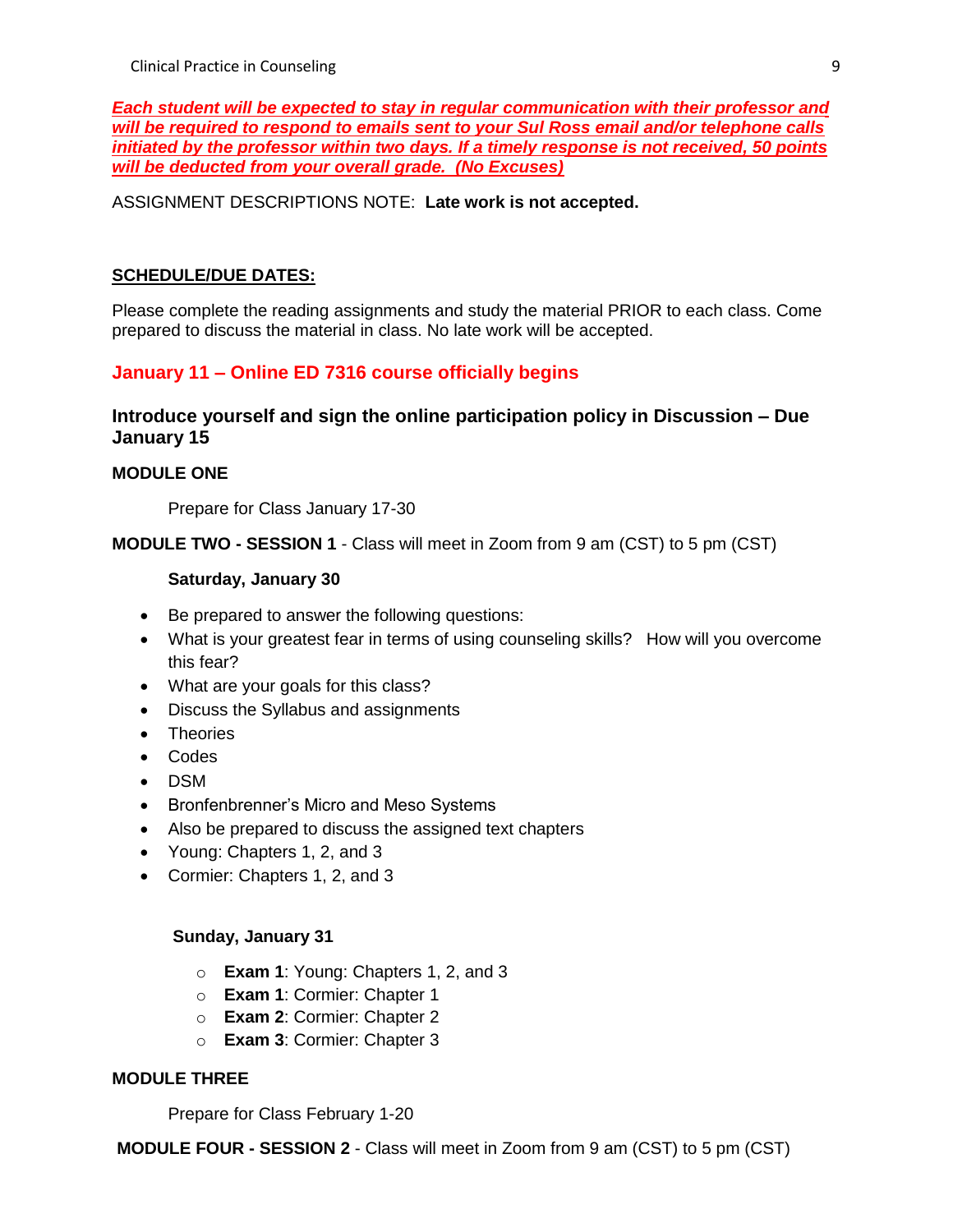## **Saturday, February 20**

- o Young: Chapters 4, 5, and 6
- o Cormier: Chapters 4, 5, and 6
- o Adult Assessments
- o Child and Adolescent Assessments
- o DSM V
- o Personal Wellness Plan
- o Hofstede's Axis of Cultural Values
- o Discuss Case Conceptualization *What about Bob?* Due
- o Assign Case Conceptualization
- o Discuss

## **Sunday, February 21**

- o **Exam 2**: Young Chapters 4 ,5, and 6
- o **Exam 4**: Cormier: Chapter 4
- o **Exam 5:** Cormier: Chapter 5
- o **Exam 6:** Cormier: Chapter 6
- o **Kognito –** At Risk for Elementary School Educators, At Risk for Middle School Educators, At Risk for High School Educators Certificates

## **MODULE FIVE**

Prepare for Class February 22-March 20

## **MODULE SIX - SESSION 3 -** Class will meet in Zoom from 9 am (CST) to 5 pm (CST)

## **Saturday, March 20**

- o Young: Chapters 7, 8, and 9
- o Cormier: Chapters 7 and 8
- o Discuss Personal Wellness Plan
- o Mindfulness, Relaxation and Self Care

## **Sunday, March 21**

- o Personal Wellness Plan by 12:00 (CST), Midnight (Submit through Blackboard)
- o **Exam 3**: Young Chapters 7, 8, and 9
- o **Exam 7**: Cormier: Chapter 7
- o **Exam 8**: Cormier: Chapter 8

## **MODULE SEVEN**

**MODULE EIGHT - SESSION 4 -** Class will meet in Zoom from 9 am (CST) to 5 pm (CST)

## **Saturday, April 17**

- o Young: Chapters 10, 11, and 12
- o Cormier: Chapters 9 and 10
- o Oral Case Presentations (in zoom)

## **Sunday, April 18**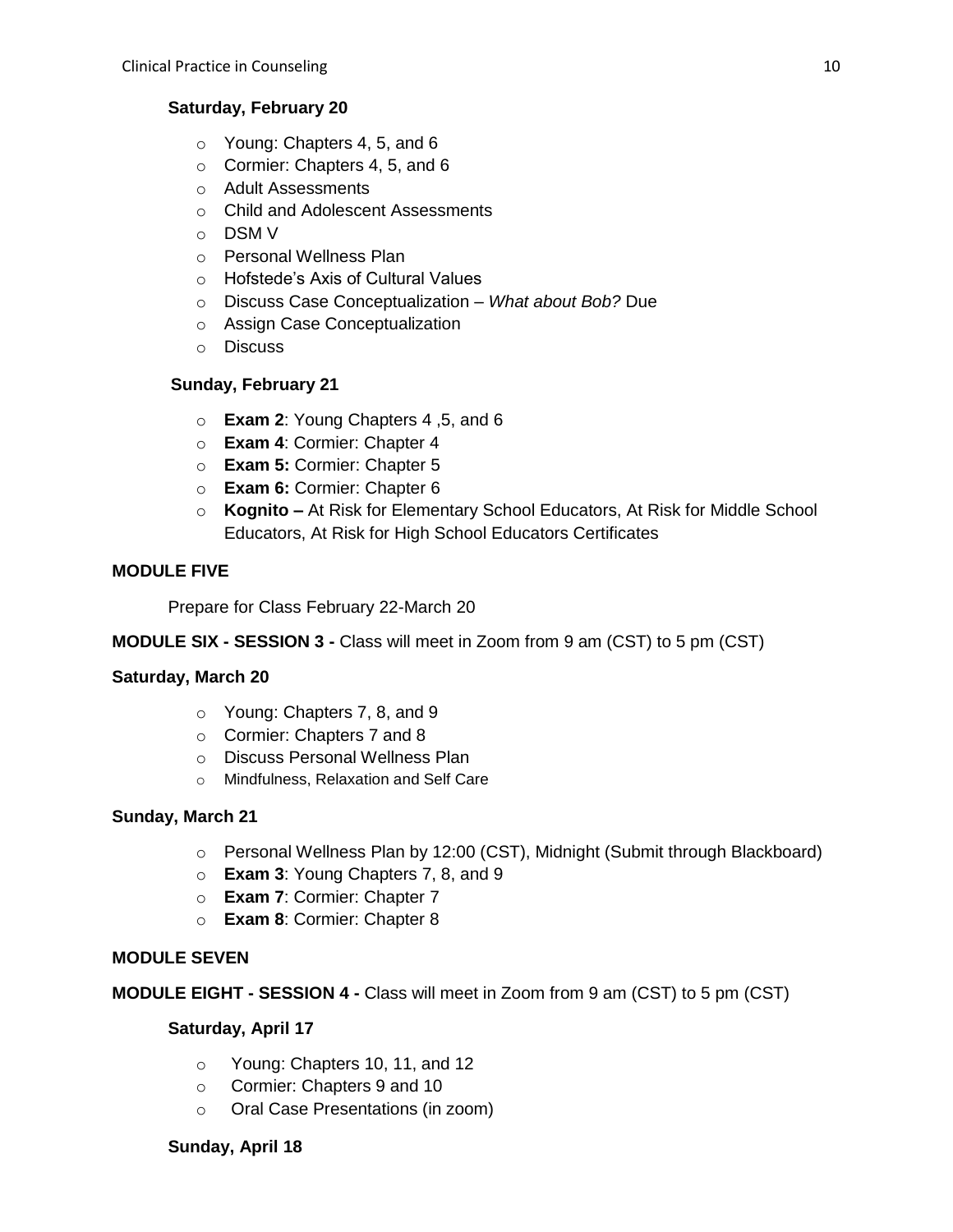- o Written Case Presentation by 12:00 (CST), Midnight (submit through Blackboard)
- o **Exam 4**: Young Chapters 10, 11, and 12
- o **Exam 9**: Cormier Chapters 9
- o **Exam 10:** Cormier Chapter 10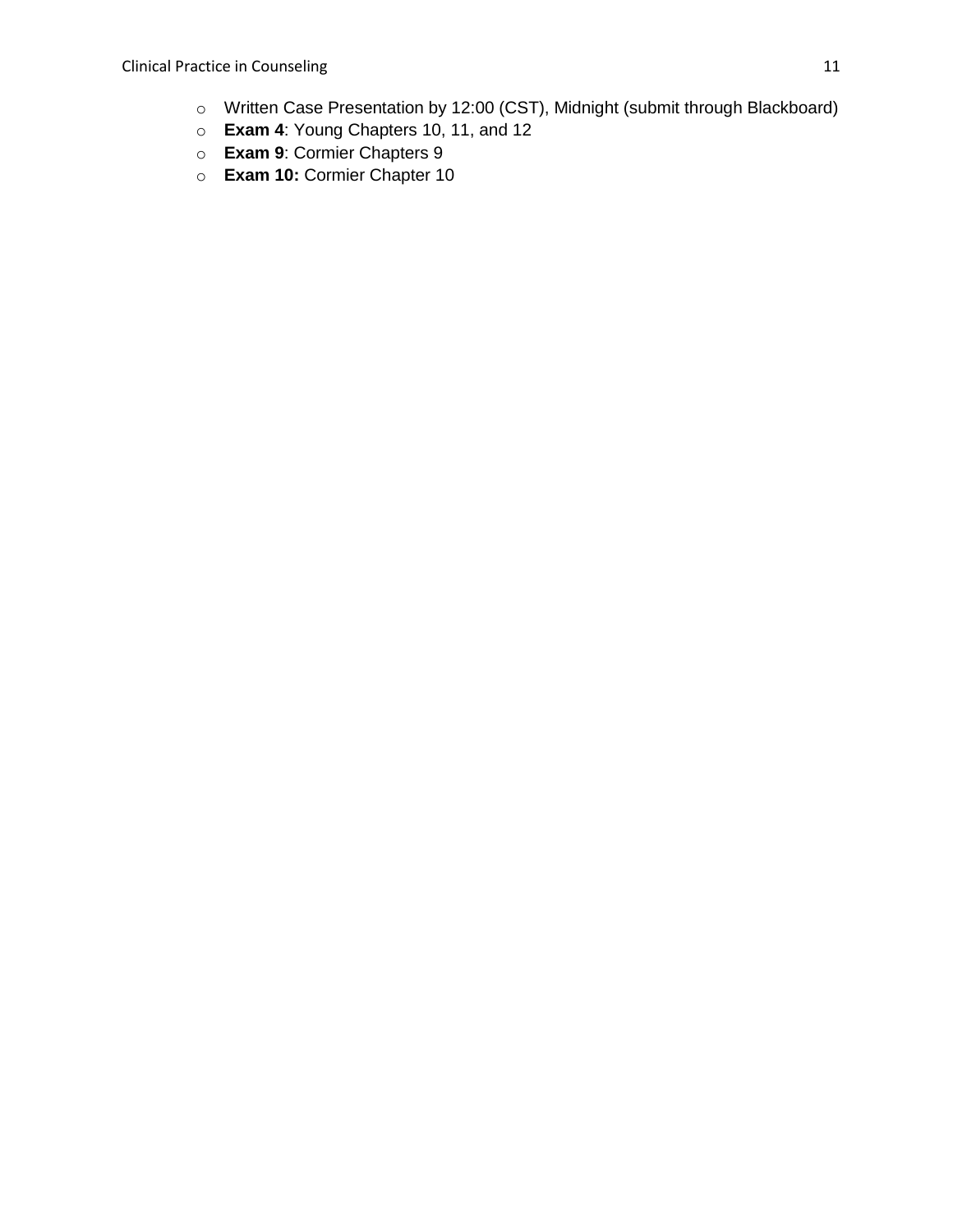# **WRITING RUBRIC FOR ALL WRITTEN ASSIGNMENTS AND DISCUSSIONS:**

| Sub-skill                                       | <b>Beginning</b>                                                                                                                                                    | <b>Basic</b>                                                                                                                                                                             | <b>Proficient</b>                                                                                                                                                                        | <b>Advanced</b>                                                                                                                                                                                                | <b>Exceptional</b>                                                                                                                                                                                               | <b>Score</b> |
|-------------------------------------------------|---------------------------------------------------------------------------------------------------------------------------------------------------------------------|------------------------------------------------------------------------------------------------------------------------------------------------------------------------------------------|------------------------------------------------------------------------------------------------------------------------------------------------------------------------------------------|----------------------------------------------------------------------------------------------------------------------------------------------------------------------------------------------------------------|------------------------------------------------------------------------------------------------------------------------------------------------------------------------------------------------------------------|--------------|
|                                                 | 1                                                                                                                                                                   | $\mathbf 2$                                                                                                                                                                              | 3                                                                                                                                                                                        | 4                                                                                                                                                                                                              | 5                                                                                                                                                                                                                |              |
| <b>Integration</b><br><b>of</b><br>Knowledge    | The paper<br>did not<br>incorporate<br>knowledge<br>from the<br>literature or<br>class in<br>relevant and<br>meaningful<br>ways                                     | The paper<br>somewhat<br>incorporated<br>knowledge<br>from the<br>literature in<br>relevant and<br>meaningful<br>ways                                                                    | The paper<br>incorporated<br>knowledge<br>from the<br>literature in<br>relevant and<br>meaningful<br>ways                                                                                | The paper<br>effectively<br>incorporated<br>knowledge<br>from the<br>literature in<br>relevant and<br>meaningful<br>ways                                                                                       | The paper<br>very<br>effectively<br>incorporated<br>knowledge<br>from the<br>literature in<br>relevant and<br>meaningful<br>ways                                                                                 |              |
| Organizatio<br>n and<br><b>Presentatio</b><br>n | The paper<br>lacked topic<br>sentences,<br>transitions<br>from one<br>topic to<br>another,<br>relevant<br>connections<br>among<br>topics, and<br>a seamless<br>flow | The paper<br>occasionally<br>included<br>topic<br>sentences,<br>transitions<br>from one<br>topic to<br>another,<br>relevant<br>connections<br>among<br>topics, and a<br>seamless<br>flow | The paper<br>consistently<br>included<br>topic<br>sentences,<br>transitions<br>from one<br>topic to<br>another,<br>relevant<br>connections<br>among<br>topics, and<br>a seamless<br>flow | The paper<br>consistently<br>and<br>effectively<br>employed<br>topic<br>sentences,<br>transitions<br>from one<br>topic to<br>another,<br>relevant<br>connections<br>among<br>topics, and a<br>seamless<br>flow | The paper<br>uniformly<br>and very<br>effectively<br>employed<br>topic<br>sentences,<br>transitions<br>from one<br>topic to<br>another,<br>relevant<br>connections<br>among<br>topics, and a<br>seamless<br>flow |              |
| <b>Focus</b>                                    | The paper's<br>topic lacked<br>focus and a<br>clear<br>direction                                                                                                    | The paper's<br>topic had<br>occasional<br>focus,<br>direction,<br>and purpose                                                                                                            | The paper's<br>topic had<br>focus and<br>clarity of<br>direction<br>and purpose                                                                                                          | The paper's<br>topic had<br>effective<br>focus and<br>clarity of<br>direction and<br>purpose                                                                                                                   | The paper's<br>topic had<br>very effective<br>focus and<br>clarity of<br>direction and<br>purpose                                                                                                                |              |
| Level of<br>Coverage                            | The paper<br>lacked<br>depth,<br>elaboration,<br>and relevant<br>material                                                                                           | The paper<br>occasionally<br>included<br>depth,<br>elaboration,<br>and relevant<br>material                                                                                              | The paper<br>included<br>depth,<br>elaboration,<br>and relevant<br>material                                                                                                              | The paper<br>effectively<br>included<br>depth,<br>elaboration,<br>and relevant<br>material                                                                                                                     | The paper<br>very<br>effectively<br>included<br>depth,<br>elaboration,<br>and relevant<br>material                                                                                                               |              |
| Grammar/<br><b>Spelling</b>                     | The paper<br>contained<br>numerous<br>errors of<br>grammar<br>and spelling                                                                                          | The paper<br>contained<br>some errors<br>of grammar<br>and spelling                                                                                                                      | The paper<br>contained<br>very few<br>errors of<br>grammar<br>and spelling                                                                                                               | The paper<br>contained<br>only one or<br>two errors of<br>grammar<br>and spelling                                                                                                                              | The paper<br>contained no<br>errors of<br>grammar<br>and spelling                                                                                                                                                |              |